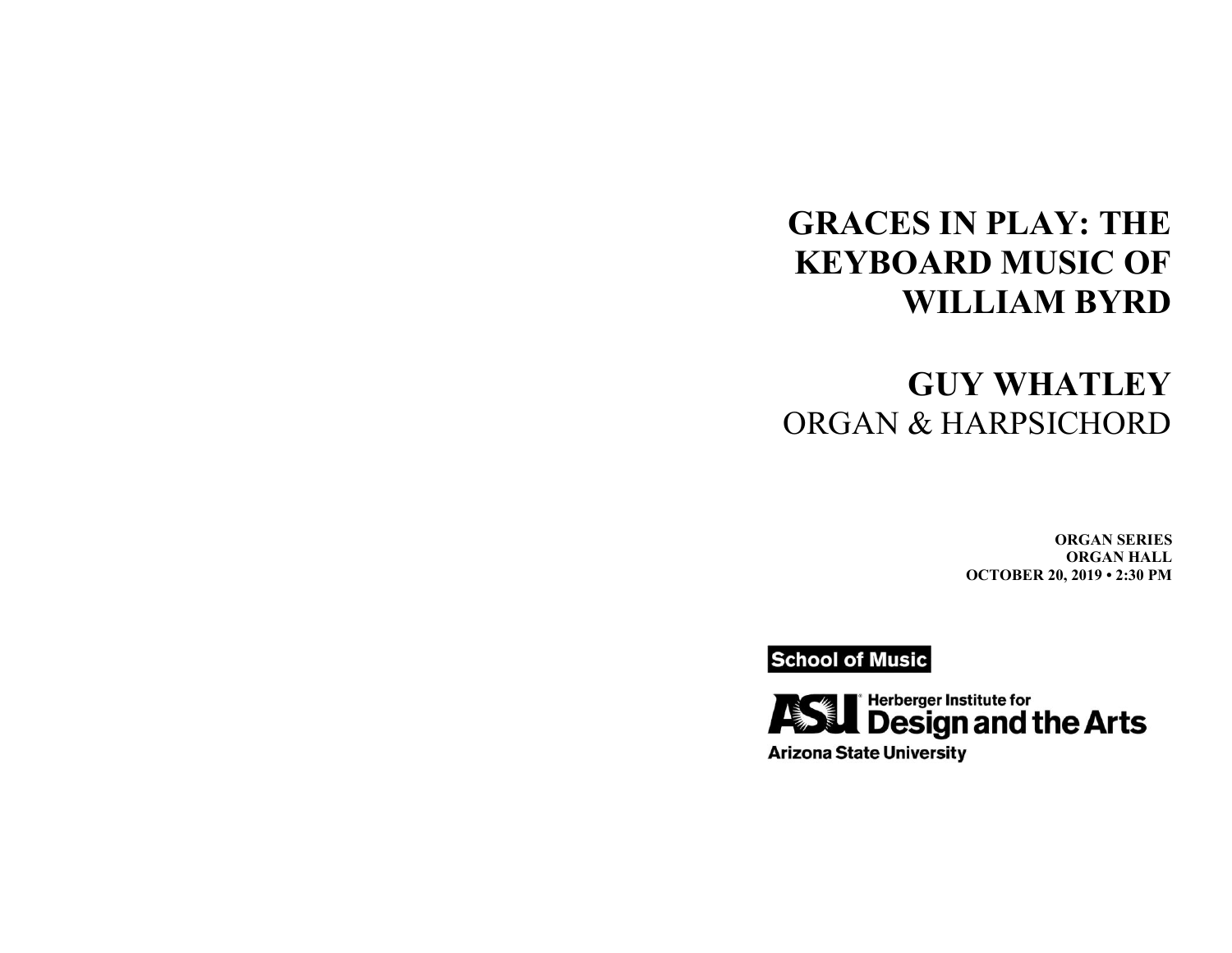

Recently acclaimed by the *Arizona Daily star* as "a rock star on the harpsichord," **GUY WHATLEY**  enjoys a diverse international career as a harpsichordist and organist, performing as a soloist, collaborative artist, and ensemble director. Dr. Whatley has played in several of the world's most prestigious venues with many notable musicians of our time. In 2005, Dr. Whatley completed a Doctor of Musical Arts degree at Arizona State University and holds

diplomas from The Royal College of Music and The Royal Academy of Music. Dr. Whatley has studied with Ton Koopman, Maria Boxall, Ludger Lohmann, Jon Laukvik, Marie-Claire Alain, Jean Boyer, Kimberly Marshall, and Christopher Stembridge. Dr. Whatley regularly performs repertoire spanning the middle ages to the present day, and has performed major, if not complete works by composers ranging from Tallis and Byrd, Bach and Handel, to Ligeti and Xenakis, and Howells and Messiaen.

Currently, Dr. Whatley is the organist for Camelback Bible Church in Paradise Valley, Arizona, performs as the harpsichordist/ organist for the Grammy nominated True Concord Voices and Orchestra, and plays as a duo with trumpeter Jean Christophe Dobrzelewski. Recent engagements have included concerts in Japan, China, Argentina, Brazil, Central America, and Europe. Dr. Whatley's forthcoming projects include preparing the complete organ works of Healey Willan for performance, as well as a recording of the complete organ works of Stephen Paulus. Dr. Whatley is represented by Seven Eight Artists.

## Program

| <b>Praeludium to ye Fancie</b><br><b>A Fantasi of mr Birds</b><br>Fitzwilliam Virginal Book (before 1612)                                                                                                                           | William Byrd<br>$(1539-1623)$           |
|-------------------------------------------------------------------------------------------------------------------------------------------------------------------------------------------------------------------------------------|-----------------------------------------|
| <b>Ecce Tempus Idoneum</b> [2 verses]<br>The Mulliner Book (c. 1545)                                                                                                                                                                | <b>Thomas Tallis</b><br>$(1505 - 1585)$ |
| The short mesure off my Lady Wynkfylds rownde<br>Royal Appendix 58 (c. 1530)                                                                                                                                                        | Anon.                                   |
| The Woods so Wild<br>My Ladye Nevells Booke (1591)                                                                                                                                                                                  | W. Byrd                                 |
| A Fancy for a double orgaine<br>Benjamin Cosyns Virginal Book (c. 1622)                                                                                                                                                             | Orlando Gibbons<br>$(1583 - 1625)$      |
| <b>Selections from Mr Birds Battle</b><br>My Ladye Nevells Booke (1591)<br>The March of Footmen<br>$\bullet$<br>The March of Horsemen<br>$\bullet$<br>The Bagpipe and the Drone<br>$\bullet$<br>The Flute and the Drum<br>$\bullet$ | W. Byrd                                 |
| Jhonstounis delyt<br>[Pavan and Galliard]<br>Duncan Burnetts Music Book (c. 1610)                                                                                                                                                   | Duncan Burnett<br>$(f. 1614-1652)$      |
| <b>In Nomine IX</b><br>Paris 1185 (before 1620)                                                                                                                                                                                     | John Bull<br>$(1562 - 1628)$            |
| <b>The Bells</b><br>Fitzwilliam Virginal Book (before 1612)                                                                                                                                                                         | W. Byrd                                 |